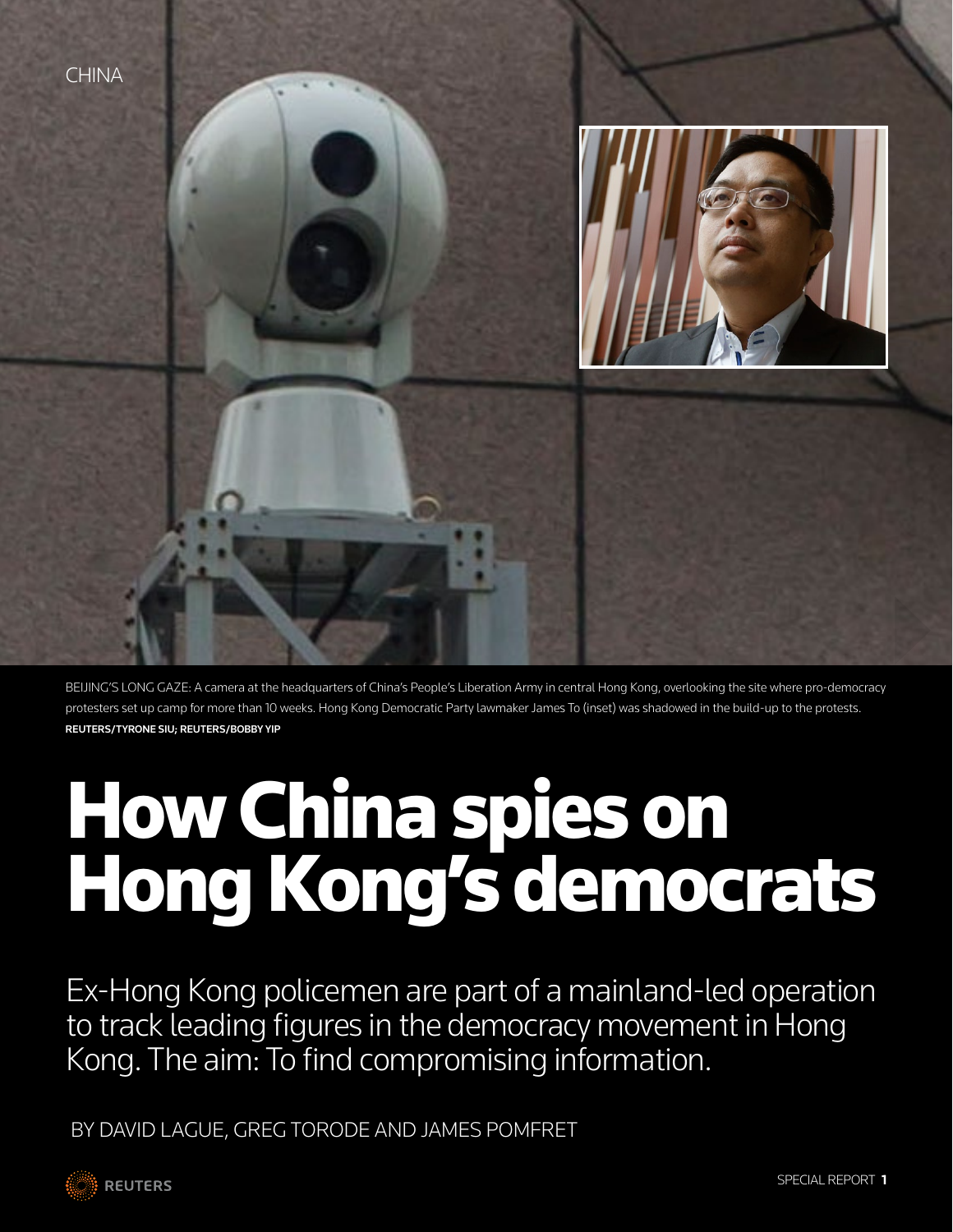### CHINA'S SPY OPERATION

### HONG KONG, DECEMBER 15, 2014

**1** ames To was growing uneasy. When the veteran Hong Kong Democratic Party lawmaker looked in his rear-view mirror, two silver Mercedes Benz saloons ames To was growing uneasy. When the veteran Hong Kong Democratic Party lawmaker looked in his rear-view kept appearing behind his grey Volvo sedan.

For almost a week, one or the other was behind him on his daily commute. When he arrived at the Legislative Council building, the following car would park nearby and wait, sometimes for hours. With his suspicion hardening, on August 11 To complained to the police, reporting the registration numbers of the two Mercedes in his detailed statement.

The next morning he pulled out of his home in the largely working class neighbourhood of North Point on Hong Kong island and headed to work. At the bottom of the street outside his building, he glanced in the mirror to see an unmarked car pull sharply into the path of a silver Mercedes behind him. Several men got out of the unmarked car. He kept driving, assuming the police had moved fast to intercept his tail.

He was right. Later, To says, the police informed him they had arrested two men and seized two Mercedes. What he didn't know was that the police had inadvertently foiled a surveillance operation being run by mainland China. Just ahead of the biggest pro-democracy protests in Hong Kong since the 1997 handover, the police had stumbled into a Chinese internal security operation aimed at monitoring the activities of pro-democracy figures in Hong Kong, according to two people with knowledge of the surveillance.

The mainland Chinese intelligence services have long been suspected of running covert operations in Hong Kong, but this has now been confirmed for the first time, Reuters has learned, with one of their surveillance teams taken into custody. The pair was part of a team watching To, according to the people familiar with the operation. Other teams have been assigned to track



SHADOWED: Hong Kong University pollster Robert Chung says he realised he was being followed after a local paper published a full-page spread accusing him of reckless driving. REUTERS/BOBBY YIP

**66** I don't know what their motive is, you know, so it is always threatening behavior.

#### **James To**

Hong Kong Democratic Party lawmaker

key figures in the pro-democracy movement and critics of Beijing's rule in the city, they say, with the aim of uncovering compromising information.

The arrested pair was quickly released without any public announcement. The police declined to divulge their identities to Reuters.

### RETIRED POLICE OFFICERS

Retired senior Hong Kong police officers and managers at private security companies say mainland intelligence services have been recruiting former Hong Kong police to assist in political surveillance operations. Recruiters identify former officers with surveillance training and pro-Beijing sympathies. They say more than 20 of these

retired officers have been assigned to surveillance teams working alongside mainland agents.

One of the Mercedes cars that To reported to police is registered to a local resident who says he is a Hong Kong public servant. The man told Reuters he played no role in the surveillance. The other car was displaying a licence plate that is not registered to any vehicle, according to records of the Hong Kong government's Transport Department.

News of the mainland spying operation comes as many Hong Kong residents are already chafing at China's tightening grip on their city. The fear: Beijing is eroding the wide-ranging personal freedoms and independent law enforcement enshrined in the one country, two systems formula under which they have been governed since British rule ended in 1997.

Pro-democracy lawmakers, academics and political activists worry that Hong Kong is becoming more like mainland Chinese cities, where the internal security services join forces with the police to crush dissent.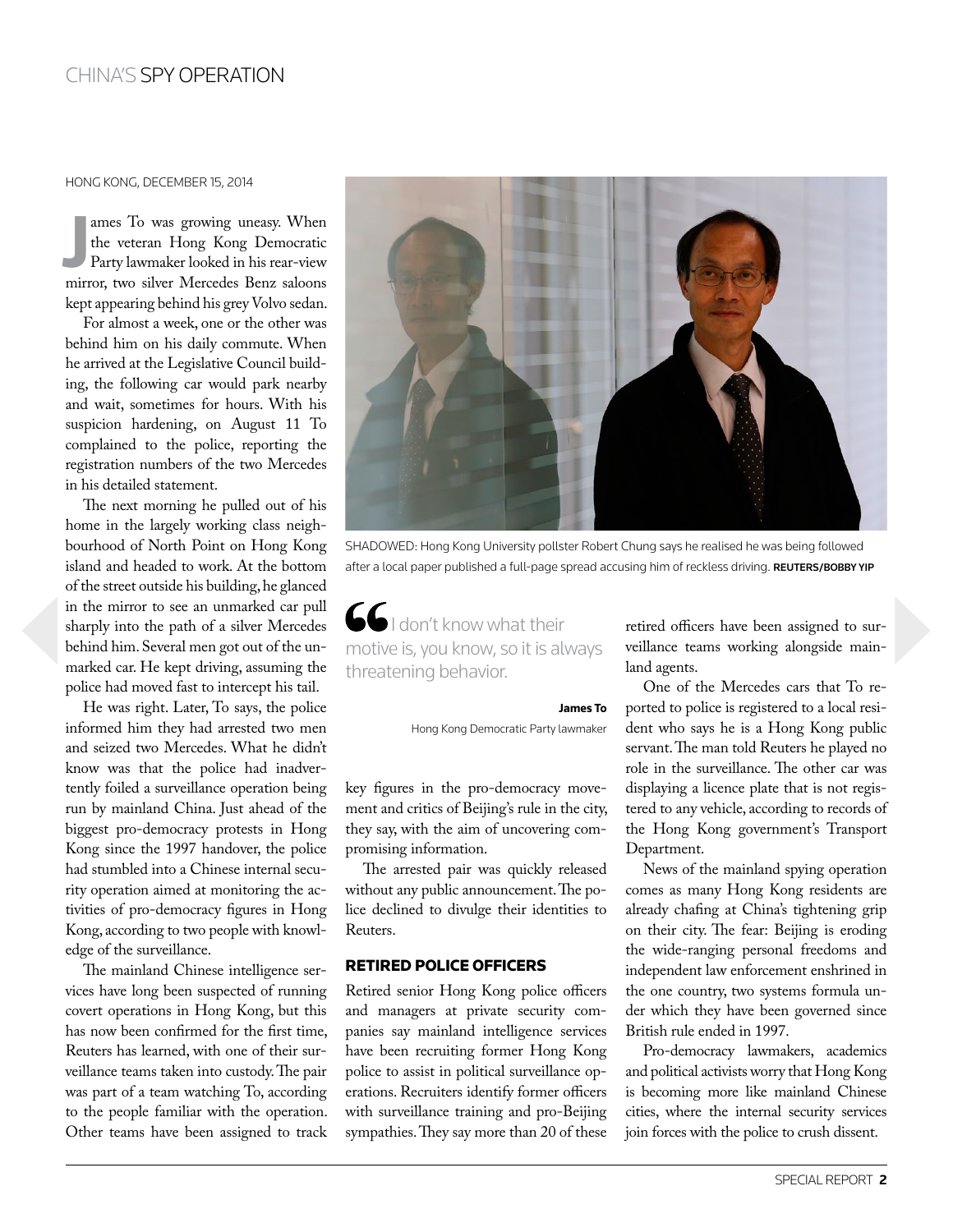### **Under watchful eyes**

For almost a week, two Mercedes Benz sedans kept appearing behind James To's Volvo as he drove to work. After the veteran Hong Kong Democratic Party lawmaker lodged a complaint with the police, they swooped on the men following him. Their swift action inadvertently exposed a mainland-led surveillance operation.



They say the surveillance has intensified over the last 12 months, as the city's pro-democracy movement began planning for the campaign of civil disobedience that disrupted Hong Kong's central business district for more than two months from late September. For China's leaders, the upheaval presents one of the most serious popular challenges to Communist Party rule since the 1989 Tiananmen protests.

### EMBARRASSING MATERIAL

The surveillance of To is just one example of the monitoring of Beijing's political opponents. Other lawmakers, political activists, academics and Catholic priests say they have been monitored or followed in recent months. In some cases, they suspect that the surveillance is aimed at unearthing material that could be used to discredit or embarrass them.

To says the surveillance is especially intimidating at a time when Beijing is struggling to contain demands for fully democratic elections in the former British colony. "In these difficult times, we don't know what … action they will take in an extreme case," he says. "I don't know what their motive is, you know, so it is always threatening behaviour."

The Liaison Office in Hong Kong, Beijing's official representative body in the city, did not respond to faxed questions from Reuters.

A spokesman for the office of Chief Executive Leung Chun-ying said it did not comment on individual cases. "All persons in Hong Kong, whether residents or not, have to abide by the laws of Hong Kong," the spokesman said.

Hong Kong police cleared out the main protest site late last week, bringing to an end more than 10 weeks of street demonstrations. To was among the pro-democracy politicians arrested on suspicion of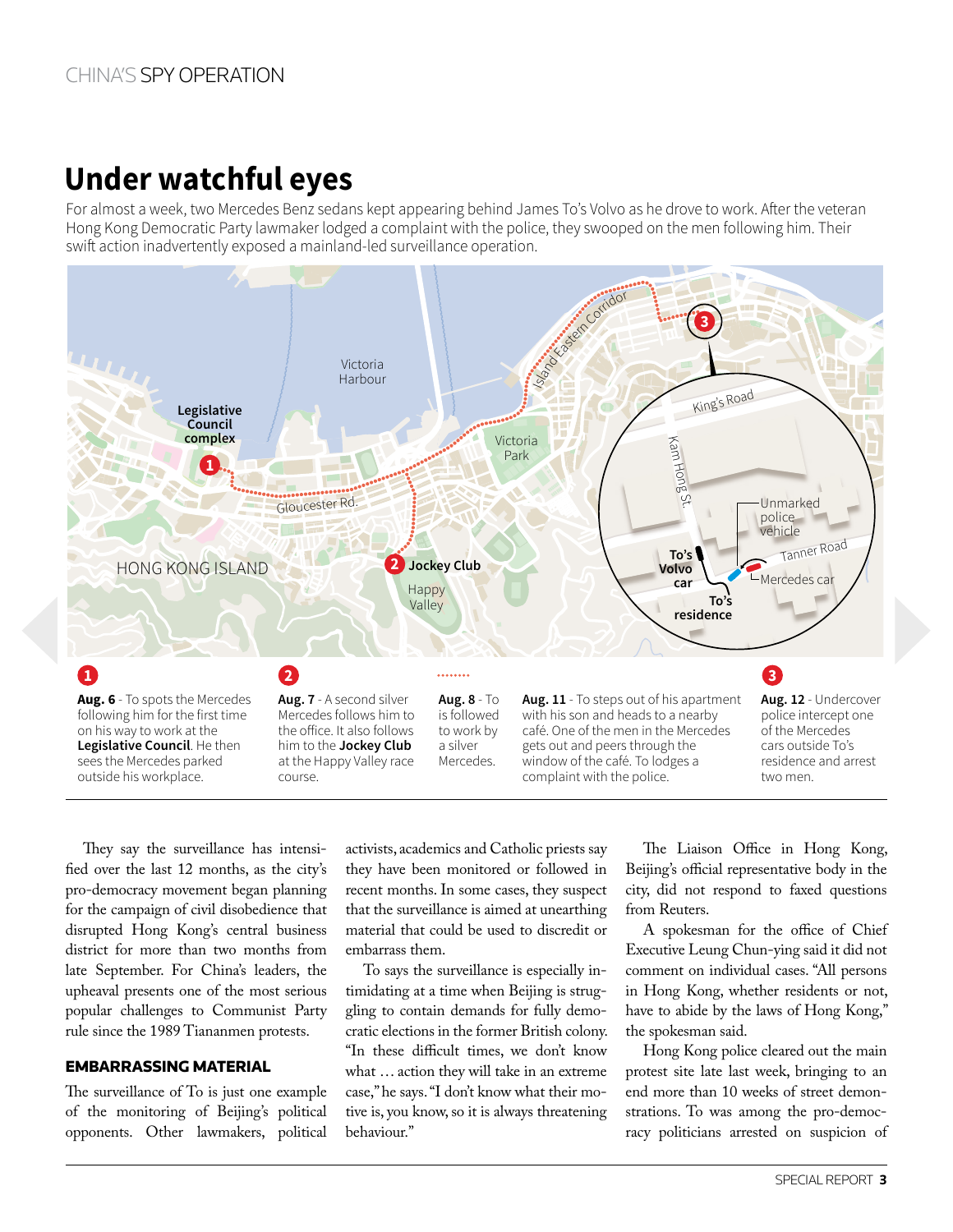obstructing police and illegal assembly as they gathered for a last show of defiance at the site. He was released after several hours.

In written answers to questions from Reuters in October, a Hong Kong police spokesman confirmed that an investigation had been launched after "someone surnamed To" reported being followed. "On August 12, two local Chinese males aged 56 and 54 were arrested in North Point," the spokesman said, adding that they had been released on police bail.

The police described the case as suspected loitering, but did not give further details about the arrested men and did not respond to a question about whether the suspects were retired Hong Kong police officers. In a reply to Reuters last week, the police said the investigation had been "curtailed" due to insufficient evidence that any criminal offence had been committed.

Hong Kong law enforcement veterans would be valued for their local knowledge and contacts. As retirees, they are private citizens, which may mean there is a grey area in which they can operate, say legal experts. And, if one of these surveillance operations were exposed, the mainland security services could distance themselves from any fallout, according to foreign diplomats who follow political events in Hong Kong.

For To, it would be a bitter irony if former Hong Kong police were following him as part of a mainland-led operation. "In the past they never trusted Hong Kong people," he says, referring to Chinese officials. "So, now they trust Hong Kong people more in a sense."

### UNITED FRONT WORK DEPARTMENT

The one country, two systems agreement does not explicitly prohibit China's vast security and intelligence apparatus from operating in Hong Kong, but it does require any investigation and enforcement action to be carried out by local police and under the city's laws.



TAIPEI TAIL: Protest leader Joshua Wong says he was followed during a two-day trip to Taiwan in May. One of his tails openly snapped pictures of him and his friends during the trip, he says. REUTERS/CARLOS BARRIA

 Even my parents didn't know which hotel I was in or the exact time I was arriving. But that guy knew the details.

**Joshua Wong**

Student protest leader

These operations are headed by a bureau of China's powerful Ministry of State Security (MSS), according to security analysts, foreign diplomats and former Western intelligence officers. The MSS gathers information on political figures and potential threats from a wide network. And it collaborates with other Chinese security services and the Communist Party's United Front Work Department, an organ that aims to spread the party's influence at home and abroad and which is active in the city of 7.2 million.

China's Ministry of State Security did not answer multiple calls seeking comment to its only publicly available telephone number.

China routinely complains about what

it says is foreign interference in its internal affairs. In a sign of Beijing's frustration with the Hong Kong protests, articles in China's state controlled media have accused foreigners of inciting the demonstrations. Beijing's handpicked leader in Hong Kong, Chief Executive Leung Chun-ying, said in October that "external forces" were involved in the protests. He provided no evidence.

Many of Hong Kong's politicians, including pro-democracy figures, do maintain links with foreign diplomats, international non-government organisations, human rights groups and think tanks. Among them is To, the local lawmaker tailed by the surveillance team, who once told U.S. diplomats in Hong Kong that his Democratic Party had been penetrated by mainland agents and was in a "dangerous position," according to a 2007 leaked U.S. cable published by Wikileaks.

### DESIGNED TO INTIMIDATE

Sometimes, activists say, the surveillance of democracy leaders seems designed purely to intimidate. In May, Joshua Wong, one of *Text continues on page 6*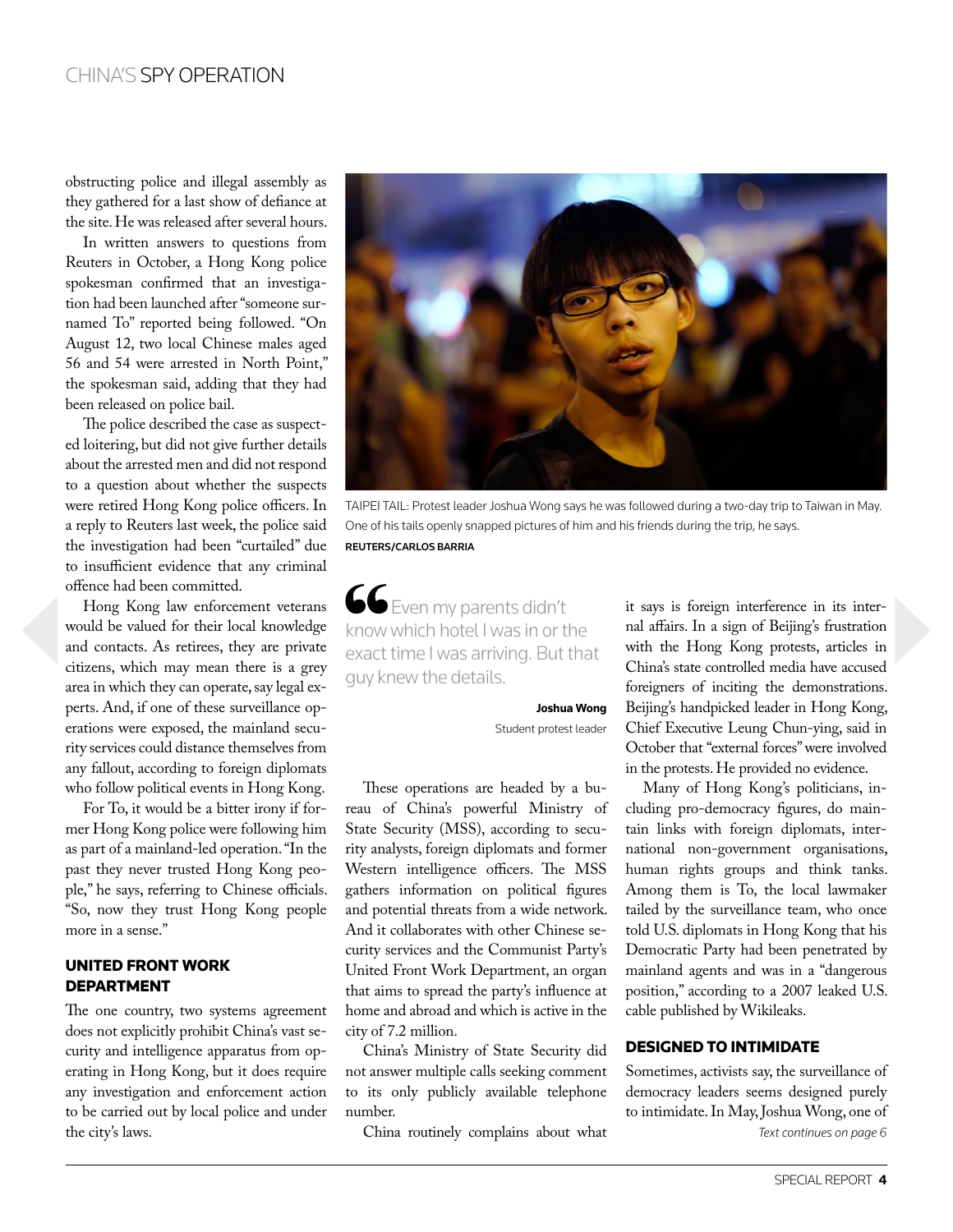## China charms Hong Kong's law enforcers

### BY DAVID LAGUE AND ANNE MARIE ROANTREE

Hong Kong's top law enforcers, schooled in British-style judicial independence and separation of powers, are being cycled through Communist Party schools in China, where judges are appointed by the party and police are charged with crushing dissent.

One senior Hong Kong police officer, who has been on multiple trips to the mainland, estimated that "thousands of officers of all ranks" have been sent all over China since the handover on what he described as "hearts and minds" programs. Members of the city's renowned anti-graft body are being sent on similar courses.

"These trips usually involve lots of lunches, dinners and sightseeing," the officer told Reuters. "The idea is to show how much progress China is making and familiarize Hong Kong officers with counterparts over there."

Some of these courses include instruction in the ideological teachings of former Presidents Jiang Zemin and Hu Jintao, and the current vision of President Xi Jinping for the "great rejuvenation of the Chinese nation." The aim: To bring the guardians of the Hong Kong system, which enshrines broad individual freedoms, closer to the mainland's system, where dissent is repressed.

There is a clear political dimension to the exchanges. Beijing organises visits to the China Executive Leadership Academy in Shanghai, which runs a national studies course for senior Hong Kong police, according to reports in the Hong Kong police internal newspaper, Offbeat.

In one report, the academy was described as the "cradle" for nurturing senior central government executives. It said the national studies course included lectures on the theory of one country, two systems and other key Communist Party doctrines.

When former leader Deng Xiaoping proposed the one country, two systems model for Hong Kong it reassured a city nervous about Chinese rule ahead of the 1997 handover from Britain. Hong Kong could keep its independent system of justice. A vast gulf still remains between the two systems, but there are signs Beijing is expanding its sway over law enforcement agencies in the Asian financial hub.

The former head of Hong Kong's Independent Commission Against Corruption (ICAC), Timothy Tong, entertained mainland officials so often and lavishly in his five-year tenure to 2012 that he is now under investigation for alleged corruption offences.

## HK\$2million

The amount spent on delegations to the mainland and Macau under former ICAC head Timothy Tong.

Source: Hong Kong Legislative Council Public Accounts Committee

Tong has denied any wrongdoing.

Alongside the corruption probe, Hong Kong lawmakers last year mounted two separate inquiries into the ICAC's spending on travel and entertainment while Tong was in charge. In reporting its findings in November last year, the Hong Kong Legislative Council Public Accounts Committee published details of 22 official ICAC delegations Tong led to mainland cities and Macau while he was commissioner. The committee found that the trips cost almost HK\$2 million (about \$260,000).

These visits included multiple meetings with China's top prosecutor, the Procurator General of the Supreme People's Procuratorate, and dozens of senior national and provincial officials. After he left the ICAC, Tong was appointed to the Chinese People's Political Consultative Conference (CPPCC), a prestigious advisory body to the mainland government.

The Public Accounts Committee questioned Tong about dinners where he hosted Chinese officials with wine, gifts and toasts of Moutai, a brand of expensive distilled spirit favoured at mainland banquets.

In evidence to the committee, Tong confirmed he had also hosted meals for mainland officials from the central government's liaison office in Hong Kong and officials from the United Front Work Department, a Communist Party body that discreetly builds support for Beijing across Hong Kong's open society. But he also told the committee that the idea of joining the CPPCC had never crossed his mind until he was approached to take up the post about six months after he left the ICAC.

Tong's lawyer did not respond to questions sent by email.

The ICAC, a 40-year-old force credited with ending rampant official graft in colonial-era Hong Kong, stressed its independence and impartiality in a written response to Reuters.

It noted on-going co-operation and exchanges with officials on the mainland and in other jurisdictions but said "there is no room for any interference of ICAC's operation."

An ICAC official told the Public Accounts Committee that mainland trips had since been curtailed. But a visit last month by current ICAC commissioner Simon Peh to the academy in Shanghai shows that links have been maintained at the top level at least. The agency told Reuters there were currently no plans for future visits.

*Additional reporting by Greg Torode in Hong Kong and John Ruwitch in Shanghai. Editing by Peter Hirschberg and Michael Williams.*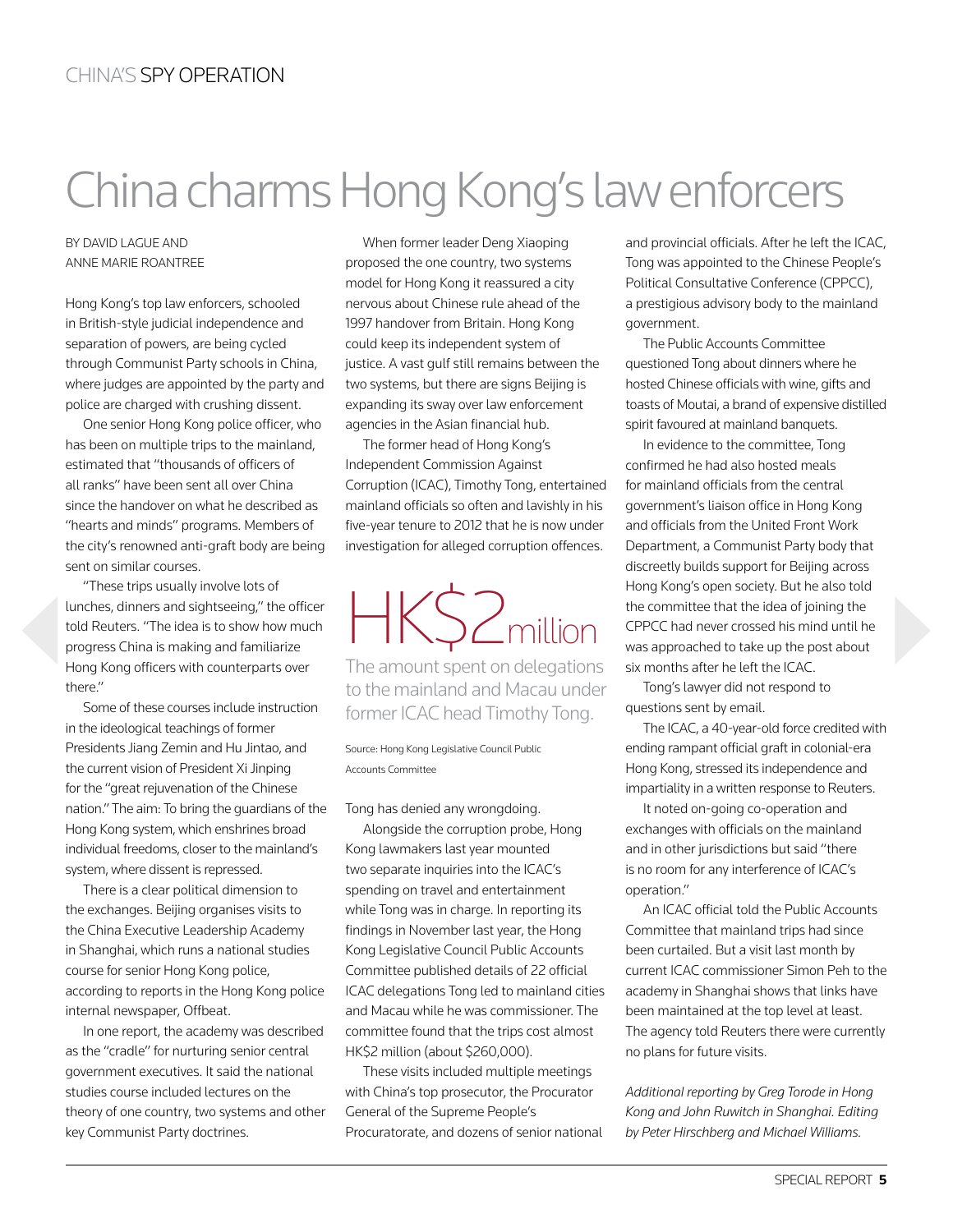### CHINA'S SPY OPERATION

the most prominent student protest leaders, visited Taiwan for a short vacation with two other members of the group Scholarism, which is now at the forefront of the prodemocracy movement.

The night they arrived in their groundfloor room at the Simple+ Hotel in Taipei, the phone rang. A male voice speaking Mandarin asked for Wong, saying a "Hong Kong friend" wanted to pay him a visit. The boys said Wong wasn't available. Later, they asked at the front desk if the call had come from outside the hotel, said the 18-year-old Wong. The desk attendant said no, leading Wong and his friends to conclude that the caller had been inside the hotel and knew their room number.

"Even my parents didn't know which hotel I was in or the exact time I was arriving. But that guy knew the details," Wong told Reuters.

Over a period of two days, at least two men followed Wong and his friends. One came within about two meters to snap pictures of them on his mobile phone. When the boys confronted the man, he said he had been hired to follow and photograph them, but was not part of the media. Wong has pictures of one of the men, which he posted on his Facebook page. He said he didn't bother to report the incident to police.

Derek Lam, a student activist on the trip with Wong, said he suspected the men following them were trying to collect dirt to tar the pro-democracy movement. The man they confronted, he said, told them he had instructions to photograph them, especially if they did anything like visit "women."

Chan Kin-man, a founder of the democracy movement, said several men took turns to monitor his movements in late September, just before the protests erupted. Chan, an associate professor of sociology at Chinese University, described the men as "middle-aged" and said they were positioned at a bus stop opposite his apartment complex. They stayed for several days, working in shifts around the clock.



SHOWDOWN: Police use pepper spray on protesters during a confrontation in the Mong Kok district of Hong Kong in October. REUTERS/CARLOS BARRIA

### 'TRYING TO SLIP A TAIL'

Fellow academic Robert Chung, a Hong Kong University pollster, is accustomed to being attacked in the city's pro-Beijing press over his surveys. His work explores sensitive topics, including attitudes to political reform and feelings about national identity. But earlier this year Chung was stunned when a report in one of these newspapers revealed he was being followed.

A full-page spread in the pro-Beijing Ta Kung Pao newspaper in May accused him of reckless driving, including running an amber light and making illegal turns. The report included a number of photographs of his car on different streets on different days over a period of weeks in March. The report also carried a graphic showing the routes he took and quoted a private investigator saying his "driving methods are similar to those used by spies trying to slip a tail."

For Chung, the level of detail in the article suggested expertise beyond the skills of muckraking reporters. "There was never any real evidence until I read that Ta Kung Pao story," Chung told Reuters. "I believe they are professional agents."

A spokesperson for the Ta Kung Pao chief editor said the report was done "independently" by the paper's reporters.

Catholic priests in Hong Kong say they have been approached by MSS agents seeking gossip on local clerics and church affairs, as well as information on the Vatican's thinking on China. The officers typically visit Hong Kong on tourist visas but make their identities clear, seeking discreet meetings in cafes and restaurants.

### TRIAD-STYLE ATTACK

For To, apprehensive about the silver Mercedes following him, it was a simple test that convinced him he needed to go to the police. On Monday, August 11, he stepped out of his apartment building with his three-year-old son, turned right and walked down the street in North Point.

Sure enough, one of the silver Mercedes was parked near his building. To and his son walked a few doors down into a small café. A man got out of the car and followed them, peering through the window.

"That's when I knew I had to act," said To. "This was not normal." That day, he went to the police.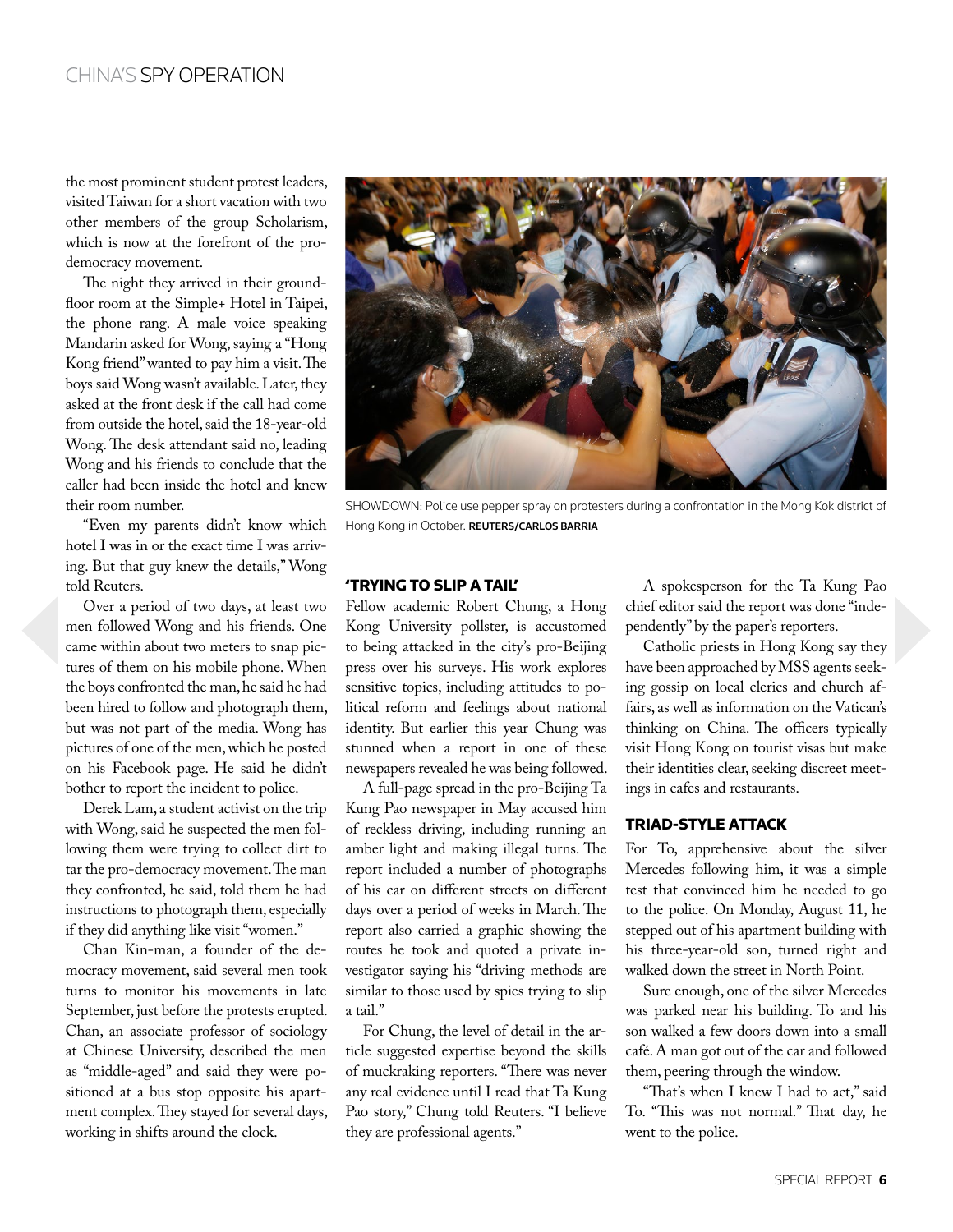To suspects one reason the police moved so fast after he reported the surveillance is that they might have feared for his safety. In February, on a street not far from To's home, one of his close friends, investigative journalist Kevin Lau, was stabbed in a triad-style attack. Lau was lucky to survive.

To had been quoted in one of the journalist's more controversial articles in a Chinese-language newspaper. To said police warned him he needed to be alert and offered him protection but he declined. Police in Hong Kong and the mainland have arrested nine men in connection with the attack on Lau.

In his written police report, To described first seeing the Mercedes about four cars behind him on the way to work at the Legislative Council on Wednesday

**C** There was never any real evidence until I read that Ta Kung Pao story. I believe they are professional agents.

#### **Robert Chung**

Hong Kong University pollster

morning, Aug. 6. It followed him whenever he changed lanes and slowed whenever he slowed, he told police. That day, he saw the Mercedes parked outside his workplace with two Chinese men sitting inside. The same car followed him home.

The next day, Thursday, a second silver Mercedes followed him to the office and parked by a nearby building. Shortly before midday on Thursday, To left his office and drove to the Hong Kong Jockey Club at the Happy Valley race course, he said in his report. The Mercedes that had followed him in the morning tailed him to the prestigious club.

The next morning, Friday, the second silver Mercedes was back on his tail when he drove to work, he reported. This pattern continued until the arrests.

After the police swooped, To said, they

### Grey areas give China room to manoeuvre in Hong Kong

### BY GREG TORODE

Despite a national law protecting Hong Kong's autonomy and extensive Westernstyle freedoms, legal grey areas give China considerable room for manoeuvre in the city.

Simon Young, a professor at the University of Hong Kong law school, said that any mainland-orchestrated surveillance would be seen locally as a significant breach of the spirit of non-interference in Hong Kong affairs. But it would be hard to prove that this amounted to a violation of the territory's "one country, two systems" model.

Young said there are loopholes in the Basic Law under which Hong Kong is governed and scenarios in which Chinese officials could cite a need to protect national security. "It is going to be tough to win a one country, two systems argument," he said. "It would be more effective to consider the issue from the perspective of individual rights."

The Basic Law, frequently described as Hong Kong's mini-constitution, formally grants Hong Kong a "high degree of autonomy" and significantly limits the role of mainland operations in the city. But it does leave Beijing responsible for foreign affairs and defence.

The document notes the "inviolable" freedoms of Hong Kong residents, outlining freedoms of assembly, religion, movement and speech. Hong Kong also has its own laws, court system and a law enforcement regime entirely separate from the mainland.

In the 17 years since Hong Kong returned to Chinese sovereignty, local security officials have at times stressed that mainland law enforcers were strictly prohibited from taking action on their own in Hong Kong.

In answering a legislator's question earlier this month about whether there was any unauthorized monitoring of local protesters by mainland security officers in Hong Kong, Secretary for Security Lai Tungkwok said Hong Kong residents' privacy and communications were protected by law.

"At present, no lawful channels are in place for law enforcement officers from other jurisdictions to conduct surveillance in Hong Kong," Lai told the Legislative Council.

The possibility of private citizens, such as retired police officers, running operations in Hong Kong alongside the mainland security apparatus further muddies the legal picture. Hong Kong's Bill of Rights and its laws governing covert surveillance bind only the actions of the local government and its officials. They don't apply to private citizens or mainland officials.

Pro-Beijing media in the city have frequently criticised local pro-democracy politicians for links to foreign groups, including U.S. diplomats and the Catholic Church, which is well established in Hong Kong.

Both Western and Asian diplomats say they maintain a broad range of political and cultural ties in Hong Kong – routine contacts they say reflect their rights under the UN's Vienna Convention on Diplomatic Relations.

*Editing by Peter Hirschberg and Michael Williams.*



See the video: **http://reut.rs/1yGVw4G**